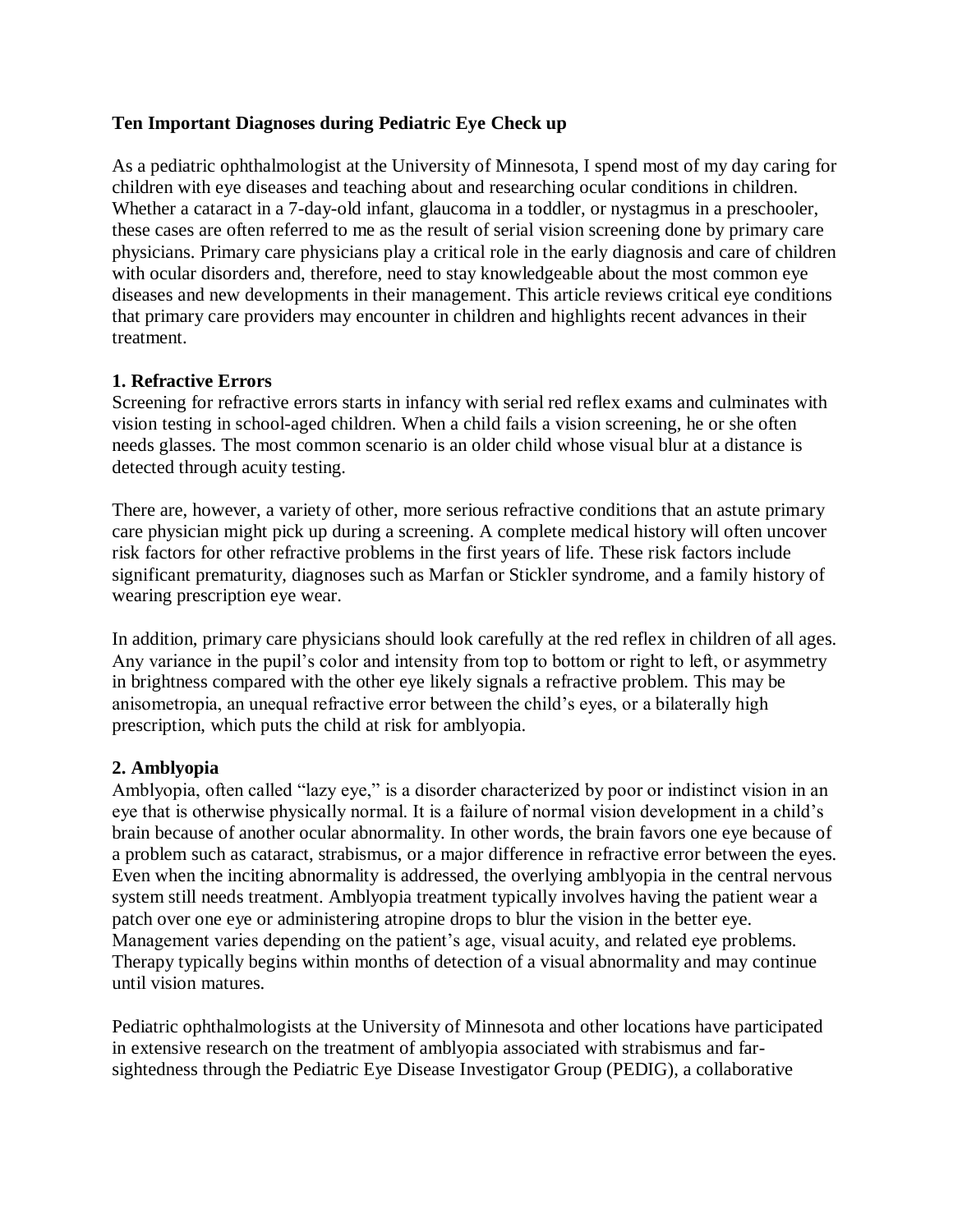network dedicated to multicenter clinical research into eye disorders that affect children. Notable findings include the following:

- Understanding that glasses play a critical role in rehabilitating vision,
- Defining atropine's beneficial role in treating certain types of amblyopia,
- Determining the amount of eye patching that is typically successful for various conditions, and
- Discovering that children as old as 18 years may benefit from amblyopia care.

Many pediatric ophthalmologists have incorporated the PEDIG findings into their practices. It should be noted that these discoveries may not be applicable to other causes of amblyopia including myopia, cataracts, glaucoma, ptosis, and retinal abnormalities. Ongoing PEDIG research is exploring treatment for amblyopia resistant to first-line management and the potential benefits of levodopa in such treatments.

### **3. Strabismus**

With the exception of brief episodes of eye misalignment seen in babies younger than 4 months of age, any constant ocular deviation (strabismus) should be referred to an ophthalmologist with pediatric expertise for evaluation [\(Figure 1\)](http://www.minnesotamedicine.com/Portals/mnmed/June%202009/BothunFigures.jpg). Strabismus is a common etiology for amblyopia and may be a harbinger of a cataract, retinal disease, or a neurologic abnormality. Screening for strabismus starts with simple observation immediately after birth and progresses to cross-cover testing during the preschool years.

Notable advances in strabismus surgery include the use of adjustable sutures, hidden conjunctival wounds, and earlier surgery for maximal stereopsis development. One result of the University of Minnesota's collaborative research on esotropia, more commonly referred to as crossed eyes, is that more pediatric ophthalmologists are recommending surgery for the condition at or before 6 months of age. Researchers are also studying the potential for Botox and other toxin injections for treating certain pediatric strabismus cases. Despite excellent initial motor alignment following surgery, long-term follow-up is often necessary to treat amblyopia and refractive errors. Because a patient's brain may let the eyes slip out of alignment, additional restorative surgery is needed in approximately 25% of cases.

### **4. Childhood Glaucoma**

Glaucoma is an optic nerve disease associated with high intraocular pressure and is a frequent etiology for blindness in children. Unfortunately, glaucoma often becomes quite advanced before significant signs and symptoms develop. Children who are sensitive to light, rub their eyes more than usual, and have larger-than-normal eyes should be referred to providers who specialize in pediatric glaucoma. Many cases of childhood glaucoma are associated with ocular disorders and systemic diseases such as Sturge-Weber syndrome and neurofibromatosis.

Surgical intervention is the standard treatment for infantile glaucoma. This is frequently performed soon after diagnosis, often during the first months of life. Recent advances, including fiberoptic instrumentation, allow for more safe and complete treatment of a child's intraocular aqueous drainage system. Through angle surgery, tube shunts, and chronic use of topical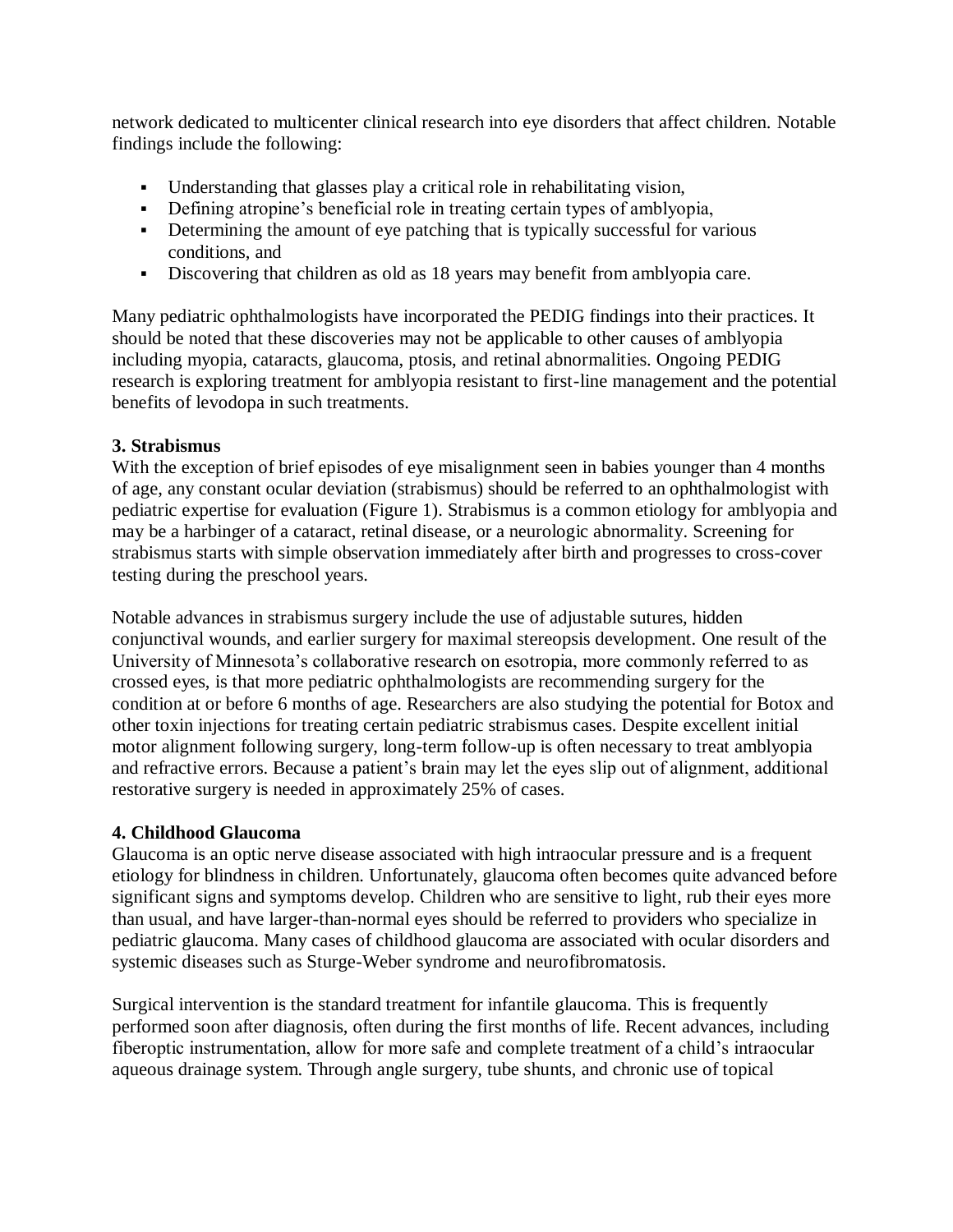medications, most childhood glaucoma can be successfully managed.

## **5. Pediatric Cataracts**

Because the first months of life are a critical period in vision development, a cataract that blurs vision can permanently stunt a child's ability to see clearly [\(Figure 2\)](http://www.minnesotamedicine.com/Portals/mnmed/June%202009/BothunFigures.jpg). Cataracts can be detected at any age on a careful red reflex examination. They are more common among children with a history of intrauterine infection, metabolic disease, and trauma, or those with a genetic syndrome or from families with a history of pediatric cataracts.

Cataract extraction and the ensuing optical correction and amblyopia rehabilitation may start when the child is as young as 1 month old. The surgery is an outpatient procedure in which the opacified lens is removed. Although the procedure is similar to that performed on older people, the size of the eye, the nature of the tissue, and the optical goals make pediatric surgery complex. We have found that when cataract surgeries are done in the first weeks of life, patients have a higher risk of glaucoma as compared with patients whose surgeries were done later on in life.<sup>2</sup> Our team at the University of Minnesota was recently selected by the National Institutes of Health to study intraocular lens placement in children as young as 1 month of age [\(Figure](http://www.minnesotamedicine.com/Portals/mnmed/June%202009/BothunFigures.jpg)  $3$ ).<sup>3</sup> This ongoing research will help guide how we treat and manage pediatric cataracts in the future. However, the key to a child's visual outcome is their compliance with patching.

### **6. Nystagmus**

Nystagmus is a rhythmical movement of the eyes that may be detected on simple observation. This movement abnormality represents a defect in the calibration of the ocular motor system and is seen as an isolated finding or with neurologic and eye disease. Children with nystagmus need to be promptly evaluated and potentially treated for a related or inciting condition such as albinism, septo-optic dysplasia, or strabismus.

Nystagmus can be treated with spectacles, contact lenses, prisms, and muscle surgery for vision or head posture improvements. Affected families may find it helpful to know that their child's vision will often improve over the years and that a patient's visual perception is not affected as the eyes appear to move. New approaches in nystagmus surgery are being studied to determine how to maximize vision in affected individuals.

## **7. Capillary Hemangioma**

These benign collections of capillaries can wreak havoc on ocular structures and vision. Ophthalmic indications for intervention include occlusion of the visual axis, severe proptosis, anisometropia, severe facial asymmetry, and permanent vision impairment because of amblyopia. These lesions of the face, eyelid, or orbit may start small and grow significantly during the first months of life.

When capillary hemangioma threatens a child's vision, treatment with local injections or systemic administration of steroids or chemotherapy is necessary. Other treatments including laser for the superficial skin component, glasses for astigmatism, and patching for amblyopia may also be needed. The use of propranolol has been recently reported to help elicit resolution.<sup>4</sup>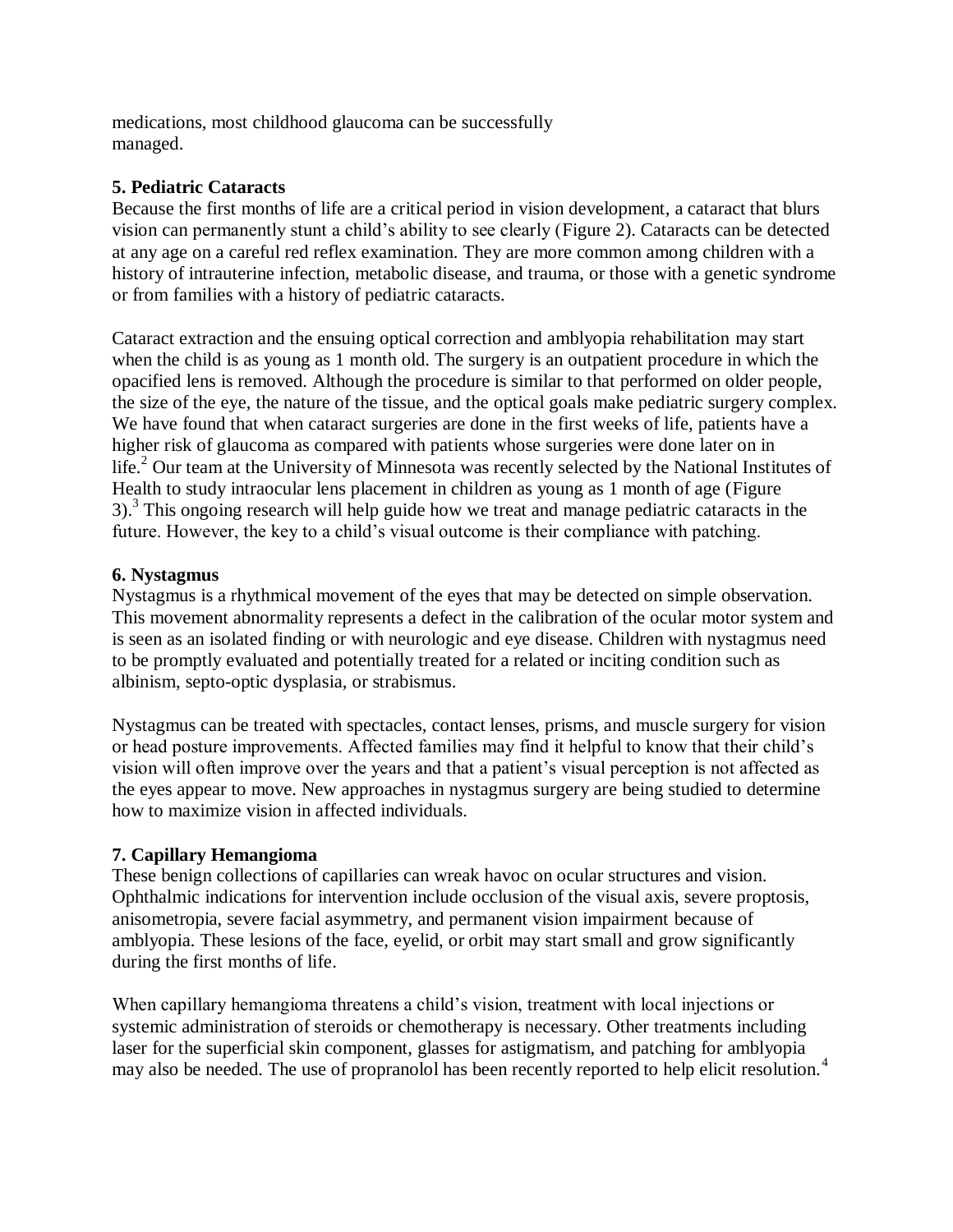### **8. Nasolacrimal Duct Obstruction**

Tearing and mattery discharge are commonly reported during vision screening in infants and toddlers. Obstruction of the tear drainage pathway often spontaneously opens during the first months of life. Physicians should be sure to rule out tearing from glaucoma based on the patient's medical history and the exam findings.

When tearing fails to resolve or if the obstruction is associated with dacryocystocele or dacryocystitis, treatment is indicated. This typically involves probing or stenting the nasolacrimal duct. Success rates run approximately 80%. Current research may better define the rate of resolution in toddlers and the success of intervention performed in the office versus the operating room.

### **9. Retinoblastoma**

A physician who detects leukocoria on a red reflex examination in a newborn or during the first years of life may actually save the child's life. This intraocular cancer may present as an isolated lesion in one eye or a bilateral manifestation of a heritable trait. Retinoblastoma is typically associated with an abnormal white reflex, strabismus, or vision loss.

Usually, retinoblastoma patients are treated agg44ressively through a coordinated effort involving the ophthalmology, hematology/oncology, and pediatric services. Intervention is tailored to the child's condition and the potential for saving vision. Treatment includes various types of chemotherapy, laser therapy, cryotherapy, and radiation plaque therapy. Intralesional chemotherapy is being investigated as a novel approach to drug delivery. Secondary systemic tumors remain a long-term risk in children with an underlying germline mutation.

### **10. Retinopathy of Prematurity**

Infants who are born significantly premature are typically examined for retinopathy of prematurity (ROP) while they are in the NICU. A critical role for the primary care physician is ensuring compliance with ophthalmology follow up after discharge from the hospital, as these children are at risk for retinal detachment, blindness, and functional abnormalities.

Although laser surgery may be used to treat severe retinopathy in the postnatal period, children who are born with ROP remain at significant risk for ocular morbidity. Long-term care is necessary to screen for retinal complications and to treat nystagmus, strabismus, and high refractive errors associated with ROP.

### **Serial Vision Screening**

Serial vision screening of newborns, infants, and children is critical to promoting ocular health, good vision, and general well-being. A thorough medical history, general evaluation, and ocular exam are necessary to detect eye diseases that commonly affect children. Because no eye exam has perfect sensitivity and specificity and because different conditions occur at different ages, screenings need to take place serially. One of